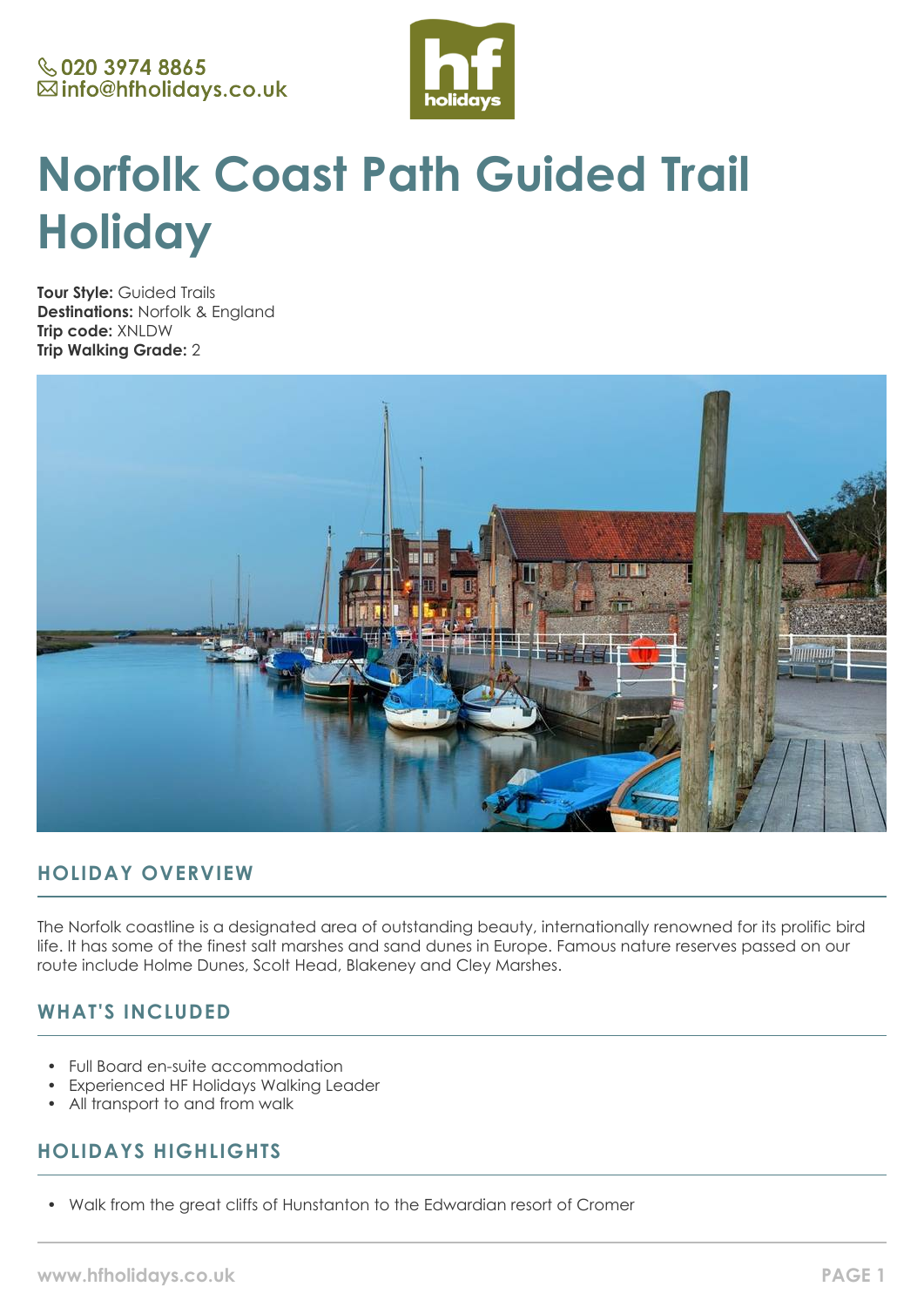- Wide skies and stunning panoramas across the rolling waves of the North Sea
- See the amazing bird life in this designated area of outstanding beauty along the Norfolk Coast
- Rich history unfolds as you pass quaint old harbour villages, salt marshes and sand dunes

# **TRIP SUITABILITY**

This Guided Walking/Hiking Trail is graded 2. Although there is little ascent the average daily distance is about 10 miles. Most of the trail is on good paths but there are sections of beach walking and some walking on shingle. It is your responsibility to ensure you have the relevant fitness required to join this holiday. A sustained effort is required to complete this trail and provision cannot be made for anyone who opts out. Please be sure you can manage the daily mileage and ascent as listed below. The walking day is normally 6 to 7 hours. It is important for your own enjoyment, and that of your fellow guests that you can maintain the pace. It makes a lot of sense to spend time getting some additional exercise before your holiday. We suggest that you try to fit in a number of longer walks. Other exercises such as cycling, jogging and swimming are also excellent for developing increased stamina.



### **ITINERARY**

# **Day 1: Arrival Day**

Check-in is available at the Caley Hall Hotel from 1500. Your leader will be at reception at 18:30 to meet the group and for a quick introduction to the holiday before dinner.

# **Day 2: Hunstanton To Brancaster**

Leaving Hunstanton, with its famous striped cliffs, we pass through Holme Dunes where The Wash meets the North Sea. Look out for the flowers of the early and southern marsh orchids and marsh helleborines in the dune slacks. The Dunes are renowned for rare birds, especially in spring and autumn when migrating birds are blown off course by strong easterly winds; there is a useful visitor centre. From Thornham we head inland through a lonely landscape, before approaching Brancaster, a popular sailing centre. It once had a regular sea trade in coal and grain and what is believed to have been one of the largest malthouses in the country.

10 miles (16km) with minimal ascent.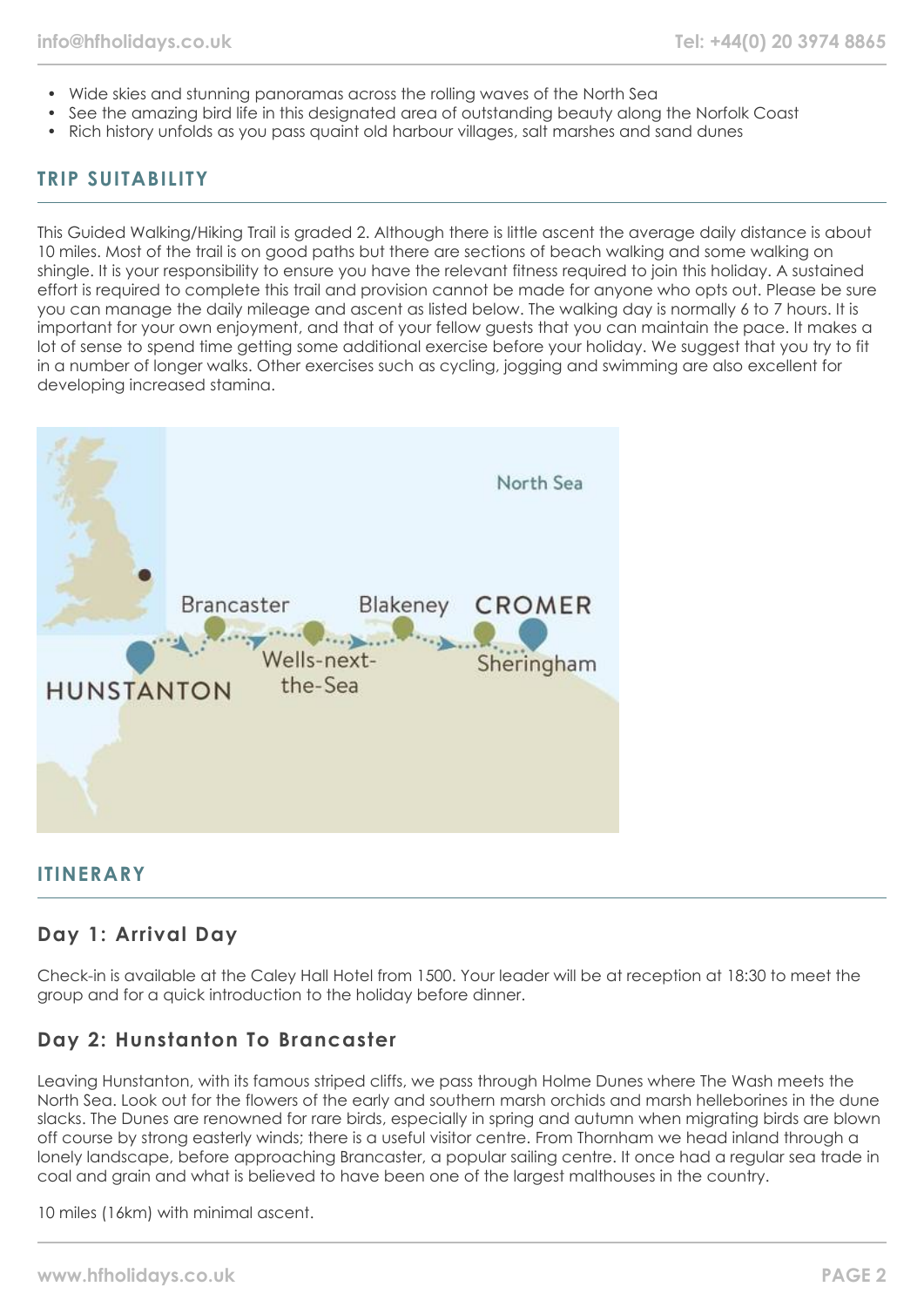# **Day 3: Brancaster To Holkham Gap**

From Brancaster we head into Nelson country, a world of birds, creeks, wind and sky. England's famous hero, Horatio Nelson was born at Burnham Thorpe in 1758 and the area oozes the maritime theme, with inns such as the Nelson, the Victory and the Trafalgar. We can imagine him as a young lad rowing his boat along the creeks and through the reed-beds that we pass. At Burnham Deepdale we follow the wide sweep of the sea bank stretching towards Scolt Head and Gun Hill before the marvellous vista of Holkham Bay opens up before us. It is the largest nature reserve in England and Wales, comprising grazing marsh, salt marsh, sand dunes, woodland and foreshore. We finish at Holkham Gap where there is a new eco-friendly café and Visitor Centre.

10 miles (16km) with minimal ascent.

# **Day 4: Holkham Gap To Blakeney**

An easy walk takes us to Wells-next-the-Sea, where there should be time for a coffee or a stroll around. On leaving Wells along paths of springy turf, salt marshes begin to dominate the landscape. The flint village of Stiffkey is only 1km off our footpath and famous for its cockles known as 'Stewkey Blues', which used to be gathered by the women of the village, until the fishery declined in the 1950's. Traces can be seen here and there. Continuing along the coast is Morston village with its traditional pub, and as the footpath zig-zags alongside Agar Creek, the cobbled cottages of Blakeney come into view. This erstwhile trading port is a fine place to end the day.

10 miles (16km) with minimal ascent.

# **Day 5: Blakeney To Weybourne**

We set off along the top of the sea bank, curving out towards Blakeney Eye with stunning views and a sense of solitude. The trail turns inland alongside marshland which was once open sea, as the name of our next port of call, Cley-next-the-Sea suggests. With its distinctive windmill this was formally a port where wool from Norfolk sheep was shipped to the Low Countries in the 13th century. From Cley the sound of waves is our constant companion and exquisite vegetation such as sea holly and yellow horned poppy may be spotted. A stretch of shingle walking signals we are nearly at the end of our day. The water is extremely deep here and is the only place on the Norfolk coast thought to be deep enough for submarines to approach in World War II. A short walk brings us to Weybourne, an old-world village with flint houses.

9 miles (14.5km) with minimal ascent.

# **Day 6: Weybourne To Cromer**

Our final walk commences with an energising cliff walk to Skelding Hill and the old coastguard lookout. The views are impressive, as we start our descent to Sheringham. Sheringham is renowned for its lobsters, crabs and whelks, and fishermen still set their crab pots as they have done for generations. With no natural harbour the boats are hauled up on to the beach with their catch. Beeston Hill marks the end of our coastal walking for a stretch as we head inland up to Beacon Hill with views back through woodland to the sea. Walking through the forest we reach the highest elevation in Norfolk at 105 metres (346ft). Dropping back to the sparkling sea of Cromer, a short walk along the front takes us to Cromer pier where we can celebrate our journey's end.

9 miles (14.5km) with 700 feet (210m) of ascent.

# **Day 7: Departure Day**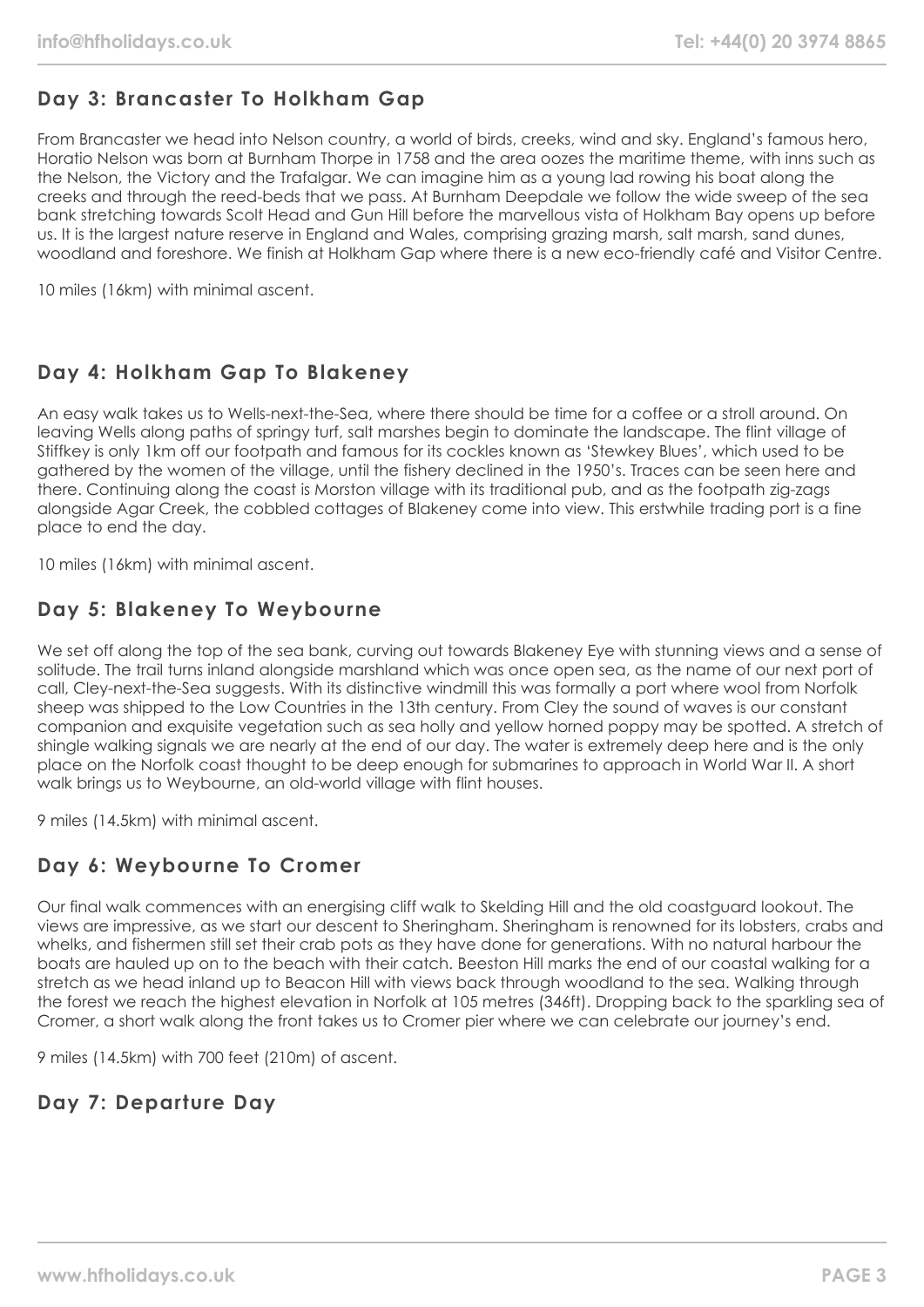# **ACCOMMODATION**

# **Caley Hall Hotel, Old Hunstanton - Norfolk Coast Path**

The original manor house at Caley Hall dates back to 1648 and was home to the Le Strange steward from 1842-57. The stables and outbuildings were converted to provide 40 comfortable and well equipped chalet style bedrooms in 1976. Close to Old Hunstanton beach and near to Hunstanton Golf Club, Caley Hall Hotel is the ideal location. All rooms have digital flat screen television (with radio channels) and alarm clock, WiFi, direct dial telephone, tea and coffee making facilities, iron and ironing board and a hairdryer

### **USEFUL HOLIDAY INFORMATION**

# **Holiday Information**

We try to create a relaxed atmosphere on the walk but please listen to safety instructions from your leader.

Keep members of the group in view especially when weather or visibility is poor. If you leave the group, then your leader will no longer have responsibility for you. Our leaders consider the safety of the group as a whole and are likely to be more cautious over potential risks such as bad weather.

### **Food & Transport**

### **Packed lunches**

Our packed lunches will be too much food for some and not enough for others, if you feel you might need more food during the walk, please bring a supply of snacks to supplement this – it won't always be possible to buy these on the route. Your packed lunches will include: bread sandwiches or rolls with a choice of filling; some fresh fruit; fruit cake/flapjack or similar, crisps and/or yoghurt, fruit, biscuits.

### **Dietary Requirements**

Our partner hotels can cater for most dietary requirements, but it is important you advise us of any allergies and dietary restrictions you have at the time of booking.

### **Luggage Transfers**

When you change from one Hotel to another we will arrange for your luggage to be transferred for you. This is included in the cost of your holiday. Please remember that other people will need to move your suitcase so please pack thoughtfully with a maximum of 20 kilos. If you can limit your luggage to one bag, rucksack or suitcase that would be very helpful. Please make sure your bags are clearly labelled with your name and "HF Holidays".

# **Joining Instructions**

### **Travel**

The nearest train station to Old Hunstanton is Kings Lynn. For train times and route planning visit [www.nationalrail.co.uk](http://www.nationalrail.co.uk/) or call 03457 484950. From Kings Lynn, you can either take the Coastliner bus to the hotel, which takes approx. 40 minutes, or a taxi. There may be taxis available outside the train station or you can book one in advance by phoning Paul Cross Travel: 07769 511991.

Timetables for the Coastliner bus can be found at: [www.lynxbus.co.uk](http://www.lynxbus.co.uk/) or by phoning: 01553 611955.

Alternatively, you can leave your car in the hotel car park whilst you are resident at the hotel.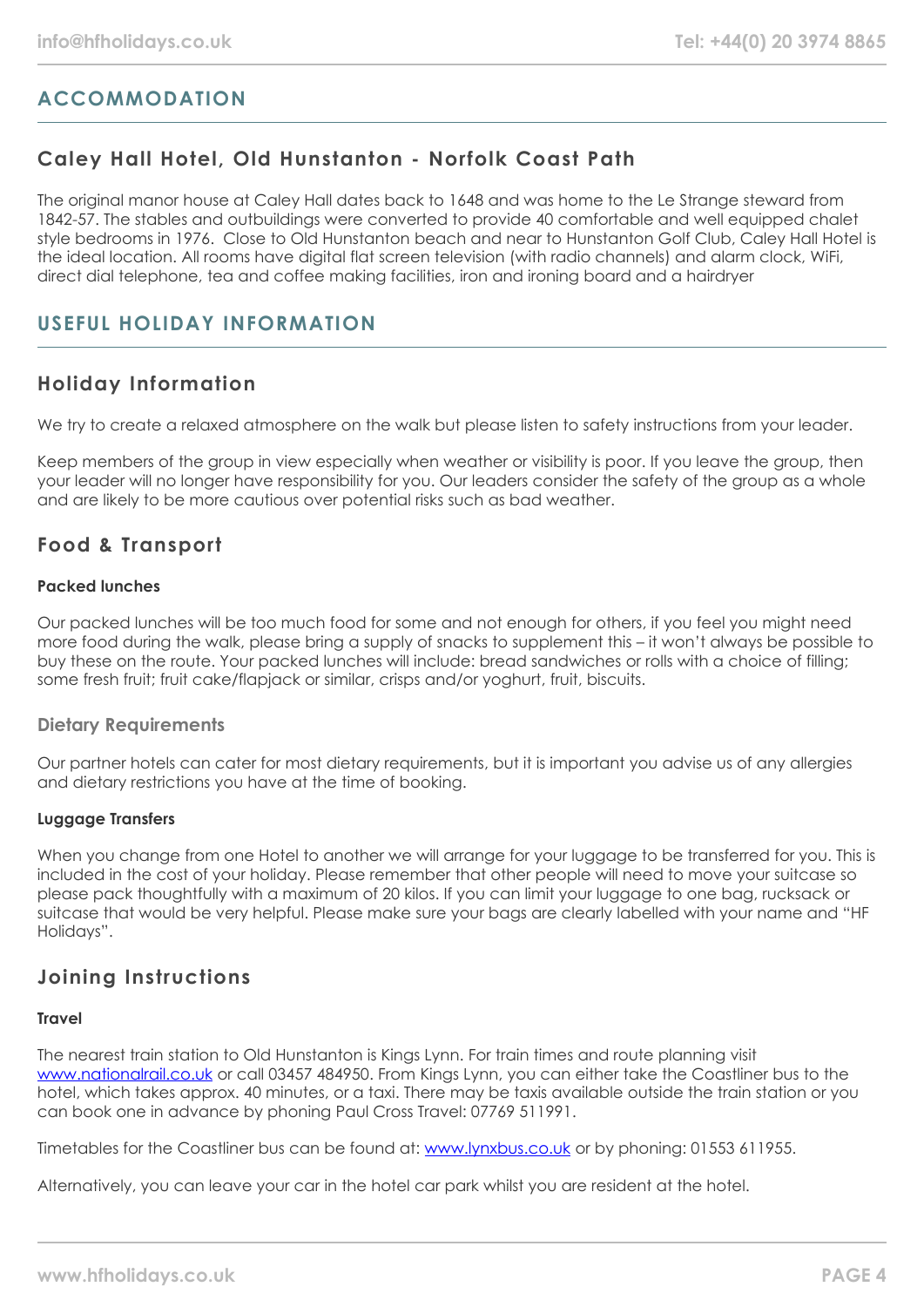# **Essential Information**

### **Essential Equipment**

To enjoy walking/hiking comfortably and safely, footwear, clothing and equipment need to be suitable for the conditions. Safety and comfort are our priorities, so our advice is to come prepared for all eventualities.

- Footwear with a good grip on the sole (e.g.Vibram sole) is the key to avoiding accidents
- Waterproof walking/hiking boots providing ankle support and good grip are recommended (ideally worn in), and specialist walking socks to avoid blisters.
- Several layers of clothing, which can be added or removed, are better than a single layer (include spares)
- Fabrics (lightweight and fast-drying) designed for the outdoors are recommended
- Waterproof jacket and waterproof over trousers
- Warm hat and gloves. Gaiters are an optional but useful extra
- Denim jeans and capes are not suitable on any walks
- Rucksack with a waterproof liner
- Thermos flask for a hot drink
- Water bottle (at least 1 litre)
- Spare high-energy food such as a chocolate bar
- Small torch
- First aid kit your leader's first aid kit doesn't contain any medication or blister kits (such as Compeed)

### **Optional Equipment**

- Walking poles are useful, particularly for descents
- Insect repellent
- Sun hat
- Sunglasses
- Sun cream
- Camera

# **Useful Information**

#### **Ticks**

Ticks are tiny creatures that live in vegetation and can attach themselves to passing animals or walkers and may carry a risk of Lyme Disease. Please refer to NHS advice and guidelines for information prior to your holiday.

Our experienced and knowledgeable volunteer leaders undergo a thorough assessment to lead you on your Guided Walking/Hiking Trail and are delighted to share their knowledge and enthusiasm with you.

Please ensure you complete and hand in your registration form on arrival and let the leader know about any medical problems you may have. This may be useful in the event of a problem on the walk and will be treated confidentially by the leader.

### **In The Event Of A Problem**

If you become separated from the party, please stay where you are. Your leader will retrace their steps to find you.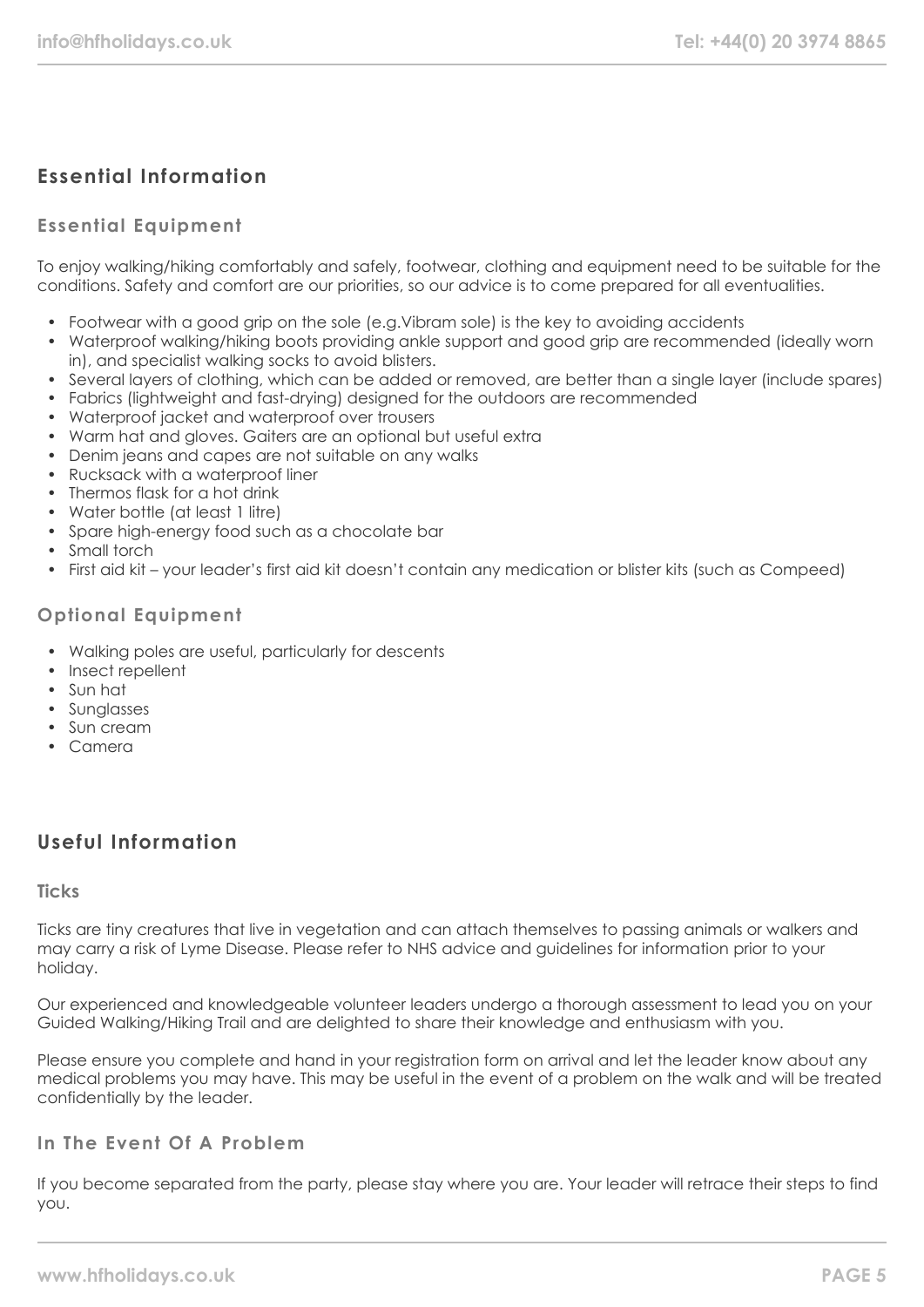All our leaders carry a mobile phone, group shelter, spare maps and a compass. In the unlikely event your leader is incapacitated, please use any emergency kit in their rucksack. Call the emergency services (call 999 in the UK, or 112 overseas).

Please then try to call the hotel where you are staying to let them know there is a problem.

Suggested Reading and Maps

Your leader will carry all the necessary maps and guides. For you own interest you may consider looking at any of the following:

[www.nationaltrail.co.uk/peddars-way-and-norfolk-coast-path](http://www.nationaltrail.co.uk/peddars-way-and-norfolk-coast-path)

Peddars Way and Norfolk Coast Path (National Trail Guide)

Peddars Way and Norfolk Coast Path – (Trailblazer Guide)

OS Maps: Explorer 250, 251 and 252

### **HOW TO BOOK**

When you're ready to book, you can choose to **book online** or book **over the phone**. Our website offers secure online booking for our holidays, is available 24/7, and offers more in-depth information about all our holidays. If you prefer to call us, our experienced and knowledgeable team are available to answer any specific questions you have and can offer guidance as to which holiday is best suited to your needs.

Our office is open: Monday to Friday: 9am – 5.30pm, Saturday: 9am – 1pm, Sunday & Bank Holiday Monday: closed

#### **PAYING YOUR DEPOSIT**

To secure the holiday of your choice, you will need to pay a deposit: UK & European Holidays: £150 per person and Worldwide Holidays: £250 per person. You can pay your deposit by debit or credit card with no additional card fees charged or make an online BACS payment directly into HF's bank account, please see details under BACS payments. You can also pay your deposit by cheque within seven days of booking. Cheques should be made payable to 'HF Holidays Ltd' with your booking reference / Order ID on the back.

#### **NON-MEMBER FEE**

Non-members can join our holidays by paying a Non-Member's fee of £30 per person per holiday. Alternatively, full membership is available from £100 – visit hfholidays.co.uk/membership for details.

#### **BACS PAYMENTS**

Please quote your booking reference / Order ID when you make your payment online: Bank Name: National Westminster Bank, Account Name: HF Holidays Limited, Account Number: 48904805, Sort Code: 60-00-01, IBAN: GB90NWBK60000148904805

Once we have received your booking and deposit, we will send a confirmation invoice to the lead name. Please check this carefully. For bookings 'with flights' it is essential that the names on your booking confirmation invoice match those on your passport for bookings overseas. Please advise us immediately of any errors. Any name changes after the balance of your holiday has been paid will be subject to a fee levied by the airline.

#### **MANAGE MY BOOKINGS**

Payments can also be made through the [Manage My Booking](https://www.hfholidays.co.uk/about-us/bookings/my-booking) function on our website. Click on the link at the top of our homepage. This is available to all customers who provide an email address at the time of booking.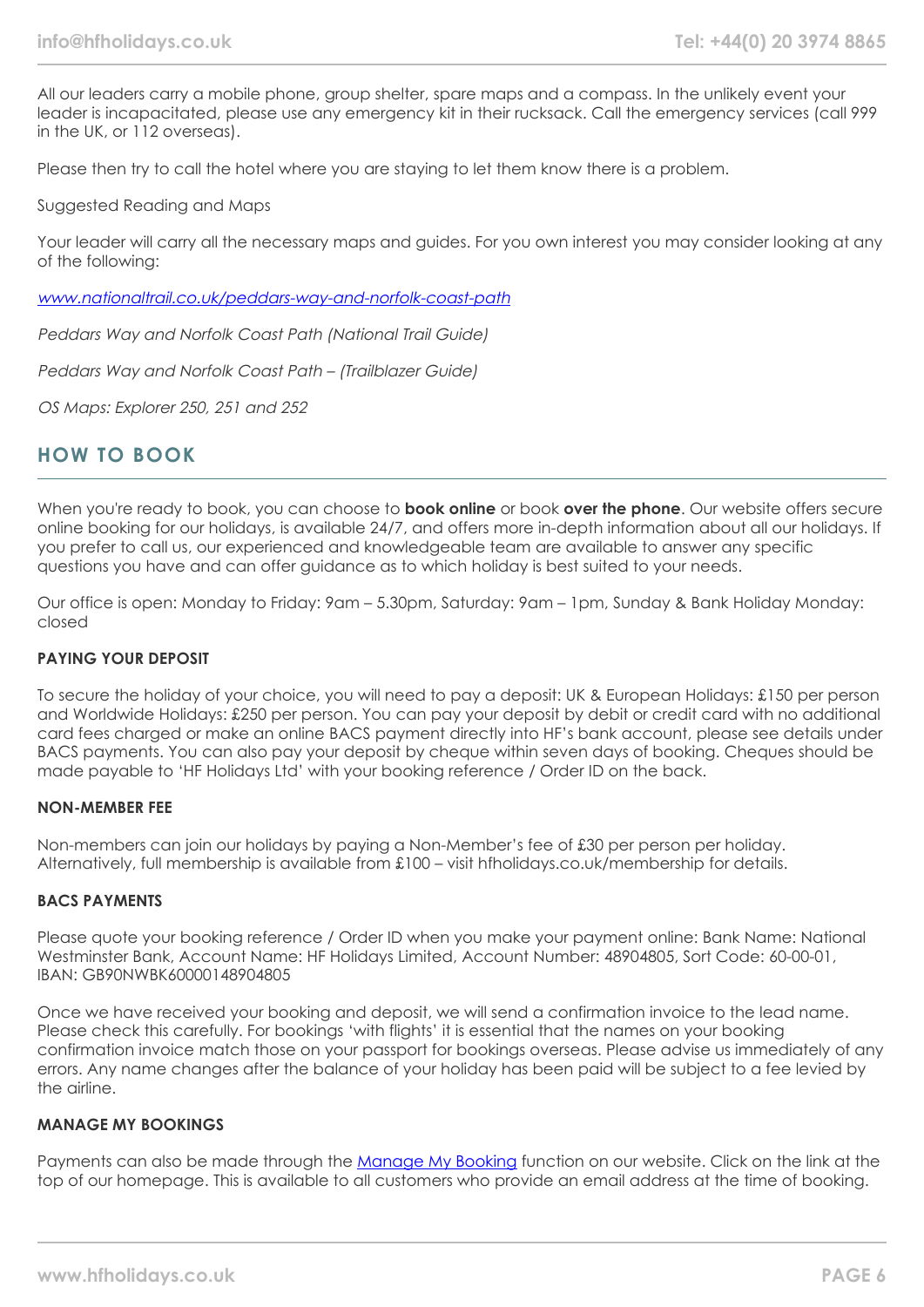### **YOUR FINAL BALANCE**

Your final balance payment is due 6 weeks before departure if you are staying in an HF Holidays UK country house, 8 weeks before departure if you are travelling on one of our holidays in Europe and 10 weeks before departure if you are on a Guided Trail staying in one of our partner hotels or are travelling on a Worldwide holiday. As with paying your deposit, you can pay your final balance by debit or credit card, make an online BACS payment directly into HF's bank account or pay by cheque.

#### **TRAVEL INSURANCE**

Travel insurance is an important part of any booking and essential for one of our holidays. HF Holidays works with specialist. Insurance Brokers Campbell Irvine Direct. For more information or to obtain a quote call them on [01702 427 236](tel:01702427236) or visit [hfholidays.co.uk/insurance](https://www.hfholidays.co.uk/about-us/bookings/insurance)

#### **PEACE OF MIND**

#### **ATOL:**

The air holidays and flights in this brochure are ATOL-protected, since we hold an Air Travel Organiser's Licence granted by the Civil Aviation Authority. Our ATOL number is ATOL 710. In the unlikely event of our insolvency, the CAA will ensure that you are not stranded abroad and will arrange to refund any money you have paid us for advance bookings. For further information visit the ATOL website [atol.org.uk](https://www.atol.org/)

#### **MEMBER OF ABTOT:**

HF Holidays is a member of ABTOT (The Association of Bonded Travel Organisers Trust Limited) which provides financial protection under the Package Travel, Package Holidays and Package Tours Regulations 1992 for HF Holidays Ltd and in the event of their insolvency, protection is provided for the following: 1. non-flight packages commencing in and returning to the UK; 2. non-flight packages commencing and returning to a country other than the UK; 3. flight inclusive packages that commence outside of the UK and Republic of Ireland, which are sold to customers outside of the UK and Republic of Ireland. 1, 2 and 3 provides for a refund in the event you have not yet travelled. 1 and 3 provides for repatriation. Please note that bookings made outside the UK and Republic of Ireland are only protected by ABTOT when purchased directly with HF Holidays Ltd.

#### **TRIP NOTE VALIDITY**

These Trip Notes are valid based on the date printed at the bottom of the page. They will occasionally be updated post booking and pre-departure. We will send you the latest trip notes prior to departure through a link in your pre departure documents or we can send you a copy in the post if preferred.

In booking this trip you should be confident in your ability to participate in all activities described in these Trip Notes. If you have any doubt about your suitability you should call HF Holidays and ask to speak to one of the team about this itinerary.

The information in these Trip Notes is given in good faith. Where differences exist between the Trip Notes and our current brochure, the Trip Notes supersede the brochure. All holidays can be subject to unexpected changes; so please be prepared to be flexible where necessary. At times, it may not be possible to follow the itinerary as planned due to weather conditions, political, physical or other factors. In these circumstances we will make the best possible alternative arrangements to maintain the integrity of the original itinerary.

### **PRICE GUARANTEE**

We promise that our earliest published prices will always be the best and if we reduce our holiday price after your booking has been confirmed, we will pass this reduction on to you. Our price promise applies if any subsequent offer price is for an identical holiday, duration, location and date and does not cover any optional extras, flights or additional services.

#### **Document produced:** 03-07-2022